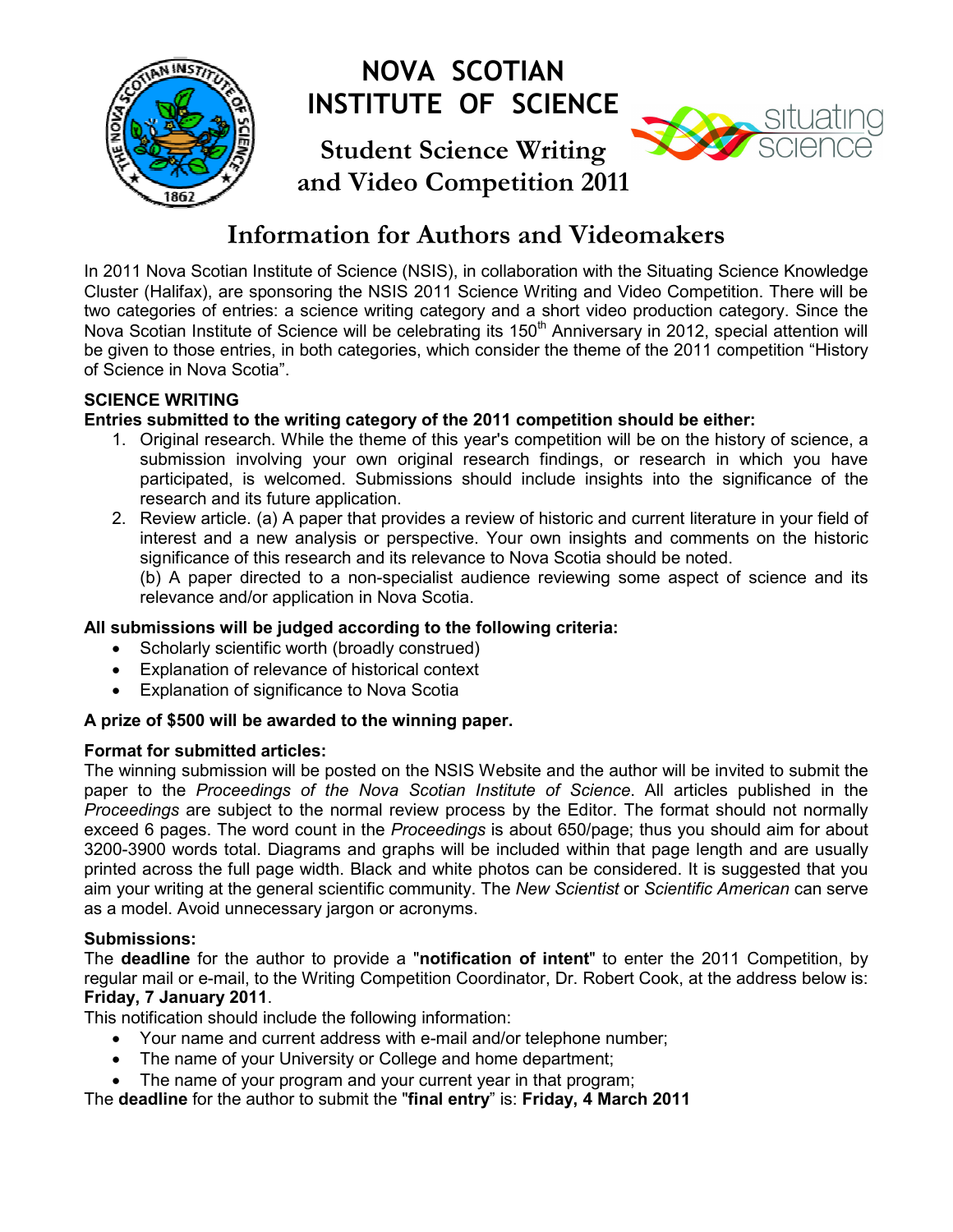Please submit a hard copy of your article by regular mail along with an e-mail with the article as an attachment to the Writing Competition Coordinator at the address below:

Dr. Robert H. Cook c/o Department of Chemistry, 6274 Coburg Rd., Dalhousie University, Halifax, N.S., B3H 4J3

roberthcook@eastlink.ca

Please include a covering letter with your entry giving your University or College affiliation, the name of your academic program and your current year. This information will be passed on to the judges who will be assessing your contribution.

If you are submitting original data, include the name of your research supervisor and provide a statement that both your supervisor, and, if applicable, any co-worker(s) involved in the work, have agreed to including the data in your article. All personal or academic/scientific information that you provide will be held in confidence.

# **SCIENCE VIDEO**

The Nova Scotian Institute of Science (NSIS) and the Situating Science Knowledge Cluster (Halifax) are sponsoring a short video-making competition for students. The submissions can include a documentary, animation, musical video, etc. The competition aims to promote the use of video in the public communication of science and to encourage students in media presentation. Short videos (up to 4 minutes) may be submitted by students enrolled in any Nova Scotia University or post secondary Institute of Higher Learning involved in fields related to the advancement of science or scientific technology.

The theme "science" or "scientific technology" can be interpreted from different viewpoints. You may choose to explore a contemporary controversy, or a significant historical innovation. You may wish to discuss the impact of science and technology in society. The overall theme of the 2011 Science Writing and Video Competition is "History of Science in Nova Scotia"

## **Rules of Entry for Video presentation:**

- 1. The competition is open to any student or group of students currently enrolled in post-secondary education institutions in Nova Scotia.
- 2. Each entry should run for no more than 4 minutes (including titles and credits).
- 3. Entries should be made in **avi, wmv, mp4** formats and should be saved on CD or DVD and sent by regular mail to the Video Competition Coordinator (see details on the submission requirements below).
- 4. By entering the competition, you are certifying that your video is original and does not infringe copyright laws. Please check the NSIS Website (www.chebucto.ns.ca/Science/NSIS) for rules regarding copyright and the release form for people appearing in your video.
- 5. By entering this competition, the winning contestant(s) agree to allow the video to be shown on the NSIS website, the Situating Science Knowledge Cluster website, YouTube, as well as at events, lectures and public presentations delivered by the two organizations sponsoring the 2011 NSIS Science Writing and Video Competition.

## **All submissions will be judged according to the following criteria:**

- Content. The video will be assessed for subject originality, creative presentation and coherence. The 2011 Science Writing and Video Competition theme "History of Science in Nova Scotia" should feature in the presentation.
- Technical merit. You will not be judged on your ability as an advanced video maker, but good technical merit is crucial. Standard components are required, including good sound quality (volume levels, minimal background noise, proper music mix/levels, etc.). Special effects are welcome but not required. Entrants may use any software and equipment they wish, but the video will not be awarded additional credit for effects that are not achievable with basic software and equipment (e.g., Windows Movie Maker®). Ultimately, the video should provide a compelling analysis or account in an attractive manner.
- Judges will be looking for the "replay value", meaningfulness and the enjoyment factor.